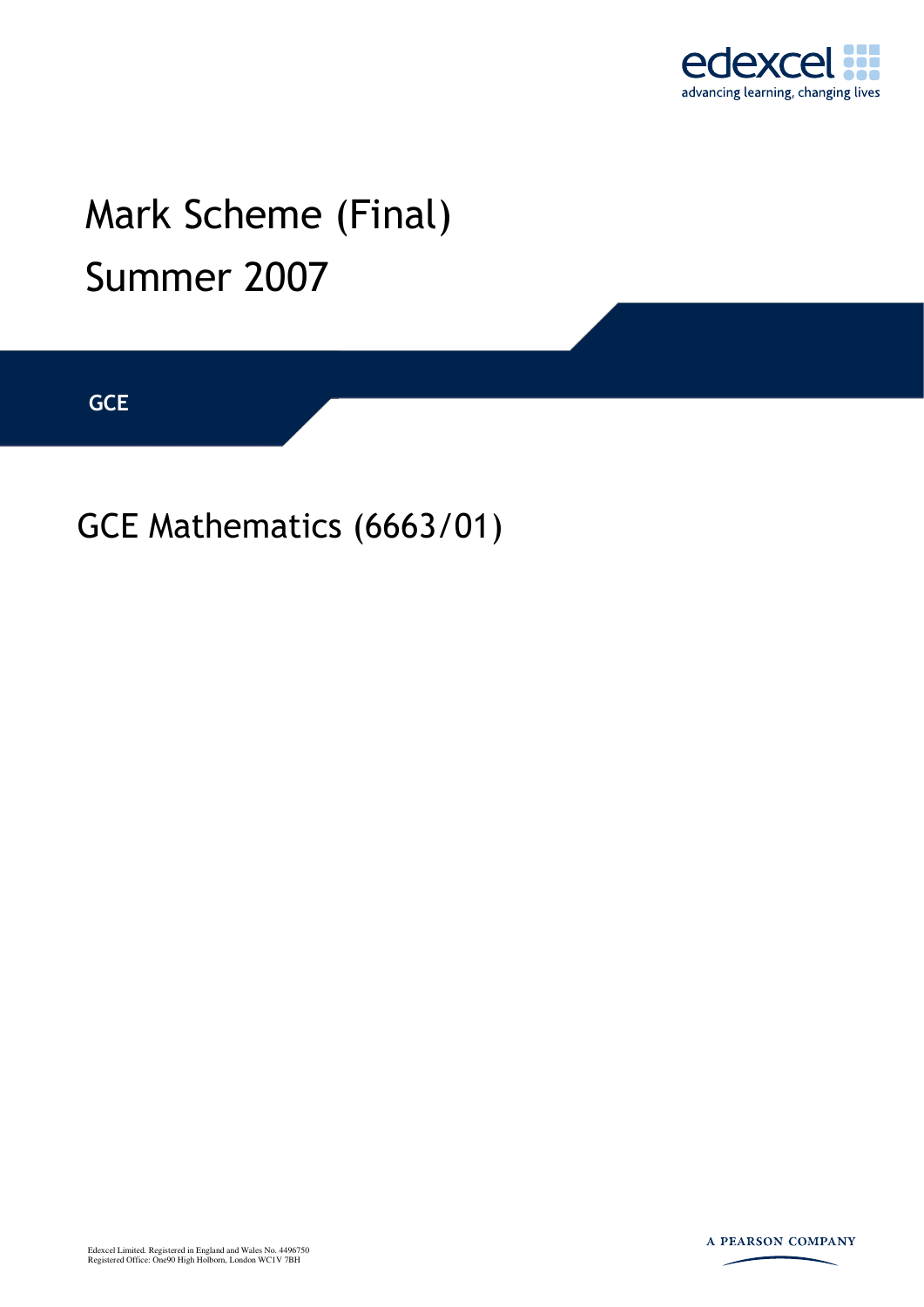## **General Principal for Pure Mathematics Marking**

(But note that specific mark schemes may sometimes override these general principles).

## **Method mark for solving 3 term quadratic:**

1. Factorisation

 $(x^2 + bx + c) = (x + p)(x + q)$ , where  $|pq| = |c|$ , leading to  $x = ...$ 

 $(ax^2 + bx + c) = (mx + p)(nx + q)$ , where  $|pq| = |c|$  and  $|mn| = |a|$ , leading to  $x = ...$ 

#### 2. Formula

Attempt to use correct formula (with values for *a*, *b* and *c*).

3. Completing the square

Solving  $x^2 + bx + c = 0$ :  $(x \pm p)^2 \pm q \pm c$ ,  $p \neq 0$ ,  $q \neq 0$ , leading to  $x = ...$ 

### **Method marks for differentiation and integration:**

1. Differentiation

Power of at least one term decreased by 1.  $(x^n \rightarrow x^{n-1})$ 

2. Integration

Power of at least one term increased by 1.  $(x^n \rightarrow x^{n+1})$ 

### **Use of a formula**

Where a method involves using a formula that has been learnt, the advice given in recent examiners' reports is that the formula should be quoted first.

Normal marking procedure is as follows:

Method mark for quoting a correct formula and attempting to use it, even if there are mistakes in the substitution of values.

Where the formula is not quoted, the method mark can be gained by implication from correct working with values, but may be lost if there is any mistake in the working.

### **Exact answers**

Examiners' reports have emphasised that where, for example, an exact answer is asked for, or working with surds is clearly required, marks will normally be lost if the candidate resorts to using rounded decimals.

#### **Answers without working**

The rubric says that these may not gain full credit. Individual mark schemes will give details of what happens in particular cases. General policy is that if it could be done "in your head", detailed working would not be required. Most candidates do show working, but there are occasional awkward cases and if the mark scheme does not cover this, please contact your team leader for advice.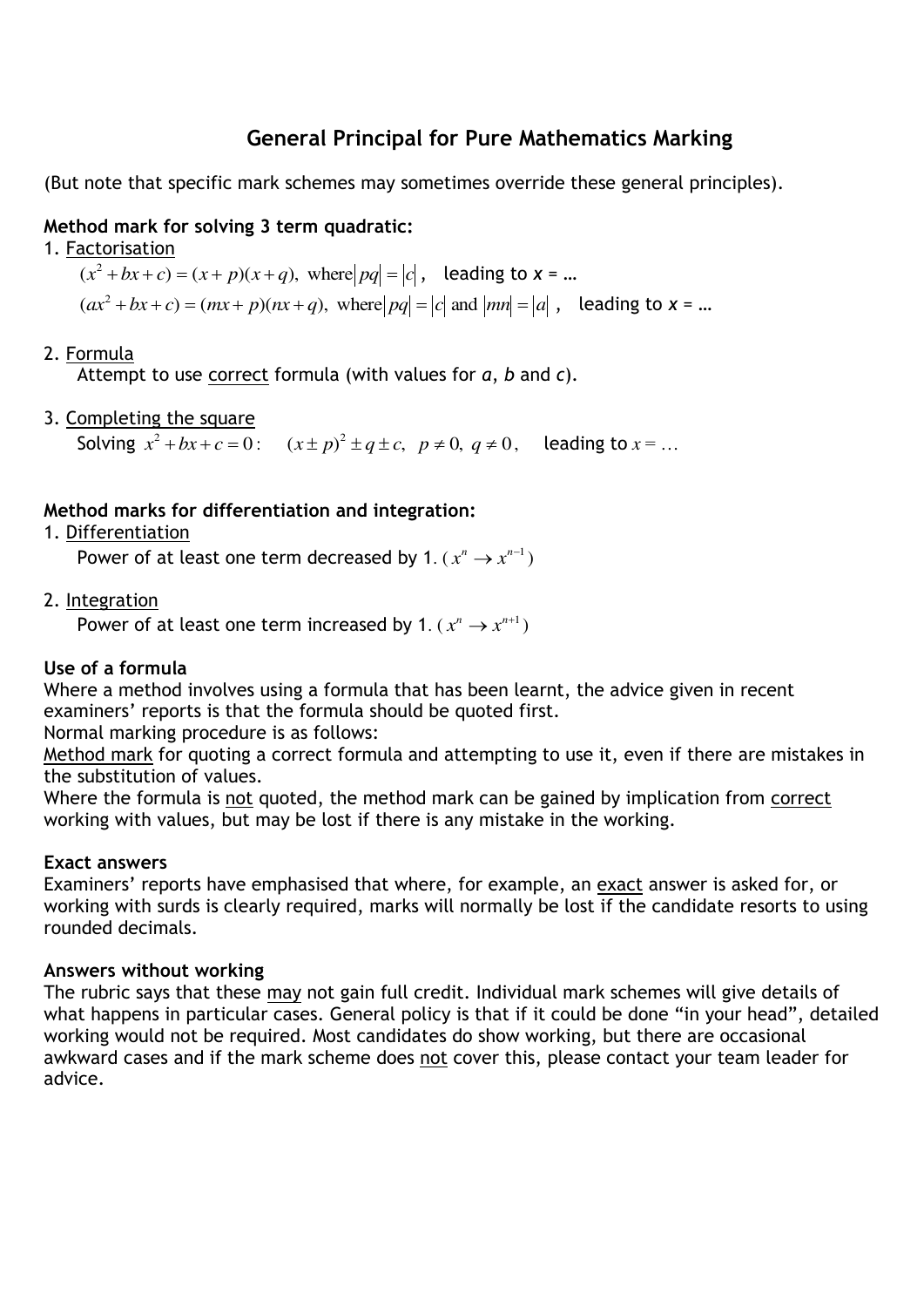# **June 2007 6663 Core Mathematics C1 Mark Scheme**

| Question<br>number |                | Scheme                                                                                                                      | <b>Marks</b> |                       |
|--------------------|----------------|-----------------------------------------------------------------------------------------------------------------------------|--------------|-----------------------|
| 1.                 |                | 9-5 or $3^2 + 3\sqrt{5} - 3\sqrt{5} - \sqrt{5} \times \sqrt{5}$ or $3^2 - \sqrt{5} \times \sqrt{5}$ or $3^2 - (\sqrt{5})^2$ | M1           |                       |
|                    | $= 4$          |                                                                                                                             | Alcso        | (2)<br>$\overline{2}$ |
|                    | M <sub>1</sub> | for an attempt to multiply out. There must be at least 3 correct terms. Allow one sign slip<br>only, no arithmetic errors.  |              |                       |
|                    |                | e.g. $3^2 + 3\sqrt{5} - 3\sqrt{5} + (\sqrt{5})^2$ is M1A0                                                                   |              |                       |
|                    |                | $3^2 + 3\sqrt{5} + 3\sqrt{5} - (\sqrt{5})^2$ is M1A0 as indeed is $9 \pm 6\sqrt{5} - 5$                                     |              |                       |
|                    |                | BUT $9 + \sqrt{15} - \sqrt{15} - 5 = 4$ is M0A0 since there is more than a sign error.                                      |              |                       |
|                    |                | $6+3\sqrt{5}-3\sqrt{5}-5$ is M0A0 since there is an arithmetic error.                                                       |              |                       |
|                    |                | If all you see is $9 \pm 5$ that is M1 but please check it has not come from incorrect working.                             |              |                       |
|                    |                | Expansion of $(3+\sqrt{5})(3+\sqrt{5})$ is M0A0                                                                             |              |                       |
|                    |                | A1cso for 4 only. Please check that no incorrect working is seen.                                                           |              |                       |
|                    |                | Correct answer only scores both marks.                                                                                      |              |                       |
|                    |                |                                                                                                                             |              |                       |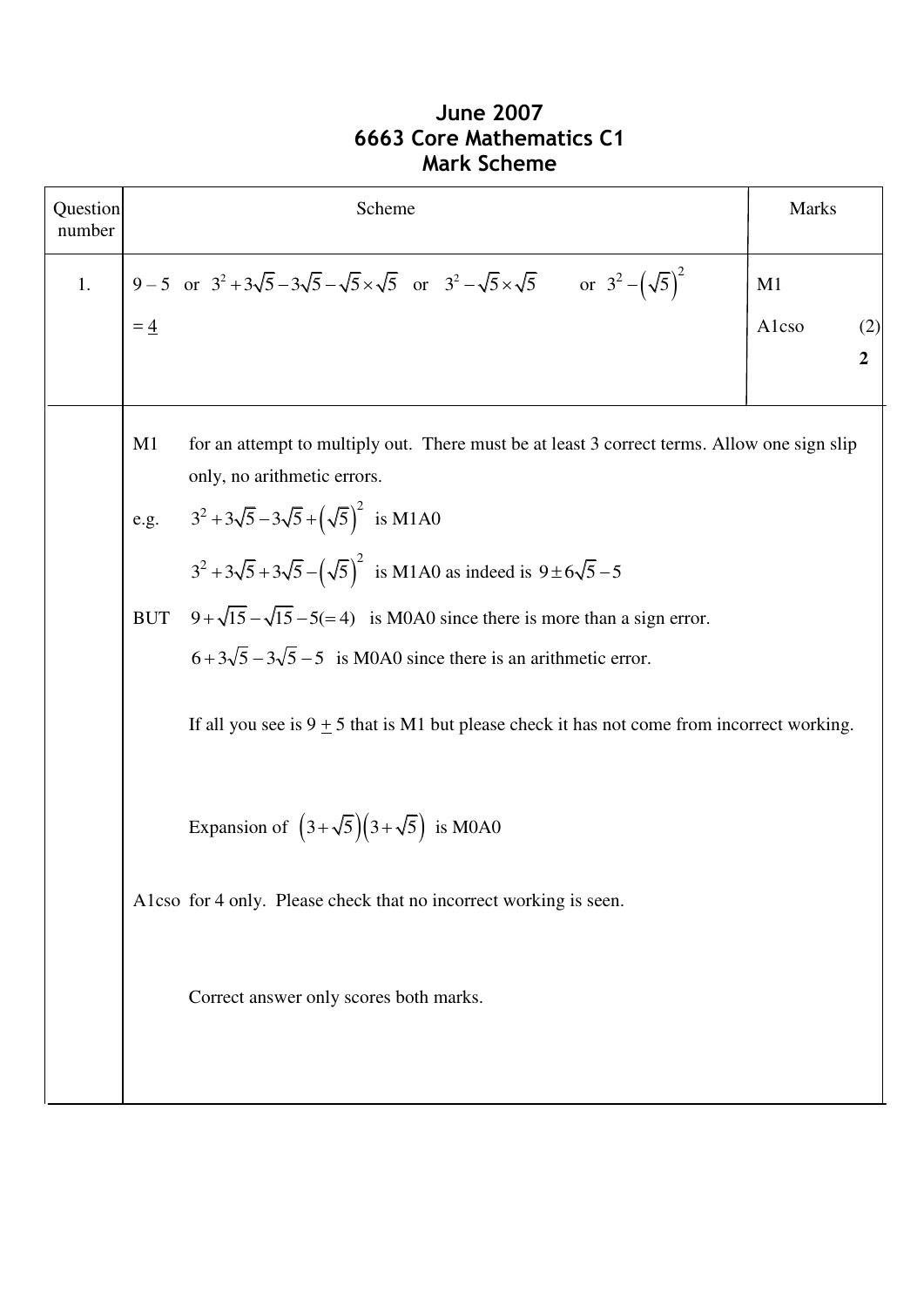| Question<br>number | Scheme                                                                                                                                                                                                                                                                                                                                                        | Marks          |                                |
|--------------------|---------------------------------------------------------------------------------------------------------------------------------------------------------------------------------------------------------------------------------------------------------------------------------------------------------------------------------------------------------------|----------------|--------------------------------|
| 2.                 | (a) Attempt $\sqrt[3]{8}$ or $\sqrt[3]{(8^4)}$                                                                                                                                                                                                                                                                                                                | M1             |                                |
|                    |                                                                                                                                                                                                                                                                                                                                                               | A <sub>1</sub> | (2)                            |
|                    | $=$ $\frac{16}{(b)}$<br>(b) $5x^{\frac{1}{3}}$<br>5, $x^{\frac{1}{3}}$                                                                                                                                                                                                                                                                                        | B1, B1         | (2)<br>$\overline{\mathbf{4}}$ |
| (a)                | for: 2 (on its own) or $(2^3)^{\frac{4}{3}}$ or $\sqrt[3]{8}$ or $(\sqrt[3]{8})^4$ or $2^4$ or $\sqrt[3]{8^4}$ or $\sqrt[3]{4096}$<br>M1<br>$8^3$ or 512 or $(4096)^{\frac{1}{3}}$ is M0<br>for 16 only<br>A1                                                                                                                                                 |                |                                |
| (b)                | $1st B1$ for 5 on its own or $\times$ something.<br>So e.g. $\frac{5x^{\frac{4}{3}}}{x}$ is B1 But $5^{\frac{1}{3}}$ is B0<br>An expression showing cancelling is not sufficient<br>(see first expression of QC0184500123945 the mark is scored for the second expression)<br>$2^{nd}$ B1 for $x^{\frac{1}{3}}$<br>Can use ISW (incorrect subsequent working) |                |                                |
|                    | e.g $5x^{\frac{4}{3}}$ scores B1B0 but it may lead to $\sqrt[3]{5x^4}$ which we ignore as ISW.<br>Correct answers only score full marks in both parts.                                                                                                                                                                                                        |                |                                |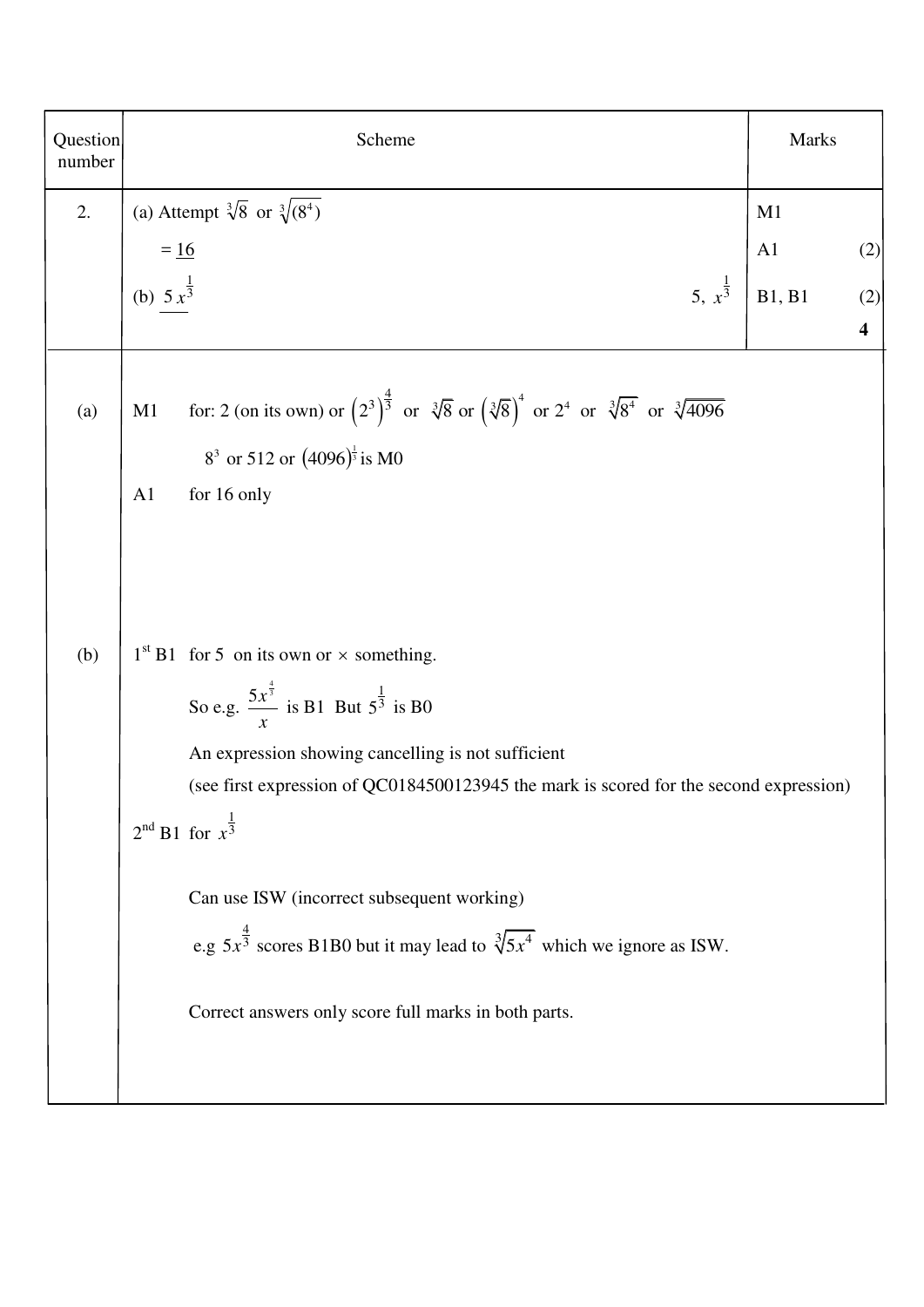| Question<br>number | Scheme                                                                                                                                                                                                                                                                                                                                                                       | <b>Marks</b> |     |
|--------------------|------------------------------------------------------------------------------------------------------------------------------------------------------------------------------------------------------------------------------------------------------------------------------------------------------------------------------------------------------------------------------|--------------|-----|
|                    |                                                                                                                                                                                                                                                                                                                                                                              | M1 A1        | (2) |
|                    |                                                                                                                                                                                                                                                                                                                                                                              | M1 A1ft      | (2) |
|                    | 3. (a) $\left(\frac{dy}{dx}\right) = 6x^1 + \frac{4}{2}x^{-\frac{1}{2}}$ or $\left(6x + 2x^{-\frac{1}{2}}\right)$<br>(b) $\frac{6 + x^{-\frac{3}{2}}}{\frac{6 + x^{-\frac{3}{2}}}{3}}$ or $\frac{6 + -1 \times x^{-\frac{3}{2}}}{\frac{6 + x^{-\frac{3}{2}}}{3}}$<br>(c) $x^3 + \frac{8}{3}x^{\frac{3}{2}} + C$<br>A1: $\frac{3}{3}x^3$ or $\frac{4x^{\frac{3}{2}}}{\left(\$ | M1 A1 A1     | (3) |
|                    |                                                                                                                                                                                                                                                                                                                                                                              |              |     |
| (a)                | for <u>some</u> attempt to differentiate: $x^n \rightarrow x^{n-1}$<br>M1<br>Condone missing $\frac{dy}{dx}$ or $y = $                                                                                                                                                                                                                                                       |              |     |
|                    | for both terms correct, as written or better. No + C here. Of course $\frac{2}{\sqrt{x}}$ is acceptable.<br>A <sub>1</sub>                                                                                                                                                                                                                                                   |              |     |
| (b)                | for some attempt to differentiate again. Follow through their $\frac{dy}{dx}$ , at least one term correct<br>M1<br>or correct follow through.                                                                                                                                                                                                                                |              |     |
|                    | A1f.t. as written or better, follow through must have 2 <u>distinct</u> terms and simplified e.g. $\frac{4}{4} = 1$ .                                                                                                                                                                                                                                                        |              |     |
| (c)                | for some attempt to integrate: $x^n \to x^{n+1}$ . Condone misreading $\frac{dy}{dx}$ or $\frac{d^2y}{dx^2}$ for y.<br>M1<br>$(+C$ alone is not sufficient)                                                                                                                                                                                                                  |              |     |
|                    | 1 <sup>st</sup> A1 for either $\frac{3}{3}x^3$ or $\frac{4x^{\frac{3}{2}}}{\left(\frac{3}{2}\right)}$ (or better) $\frac{2}{3} \times 4x^{\frac{3}{2}}$ is OK here too but not for 2 <sup>nd</sup> A1.                                                                                                                                                                       |              |     |
|                    | $2^{nd}$ A1 for <u>both</u> $x^3$ and $\frac{8}{3}x^{\frac{3}{2}}$ or $\frac{8}{3}x\sqrt{x}$ i.e. simplified terms <u>and</u> + <i>C</i> all on one line.                                                                                                                                                                                                                    |              |     |
|                    | $2\frac{2}{3}$ instead of $\frac{8}{3}$ is OK                                                                                                                                                                                                                                                                                                                                |              |     |

 $\overline{a}$ 

 $\mathbf{I}$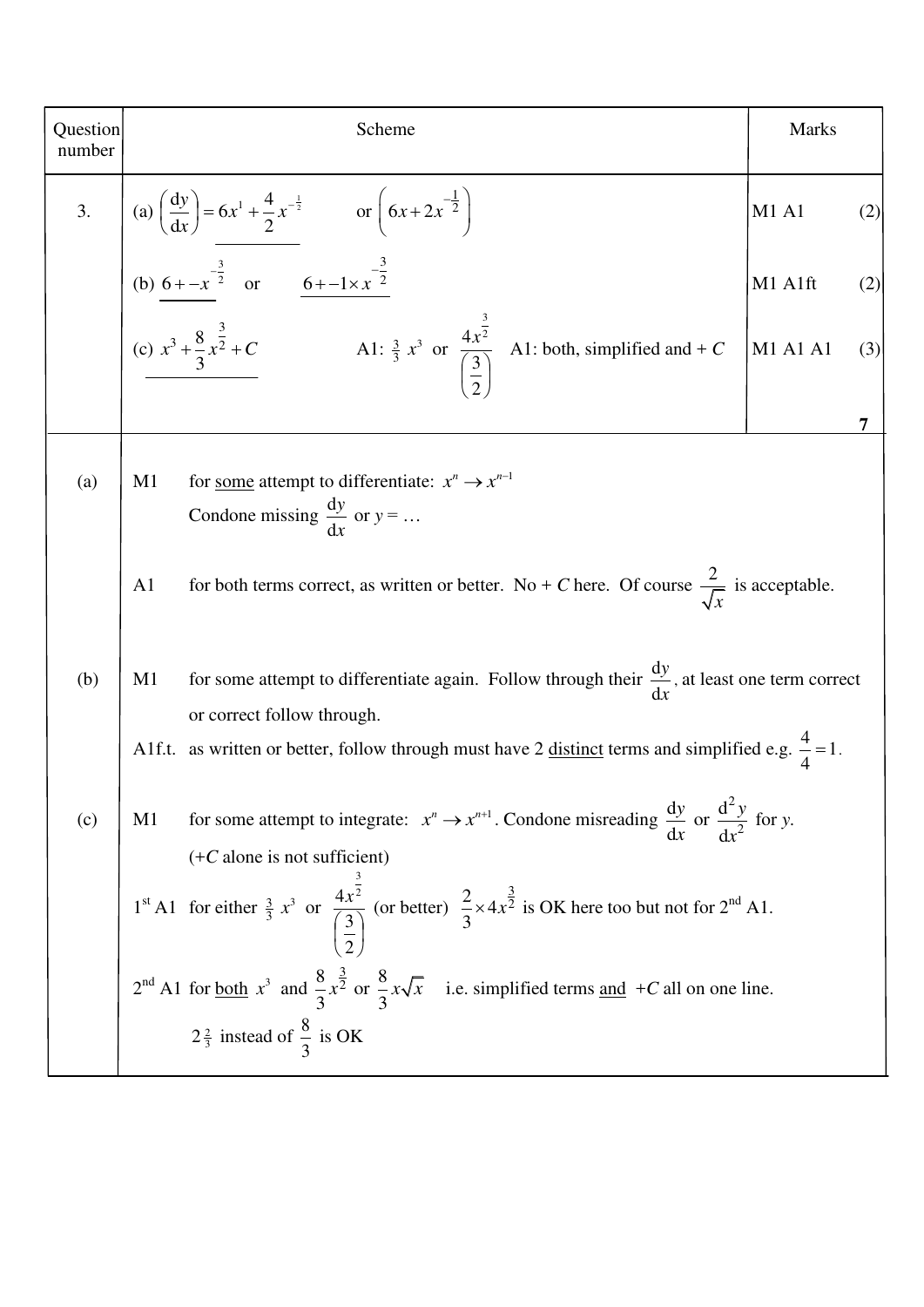| Question<br>number | Scheme                                                                                                                                                                                                                                                                                                                                                                                                                                                                                        | <b>Marks</b>          |  |
|--------------------|-----------------------------------------------------------------------------------------------------------------------------------------------------------------------------------------------------------------------------------------------------------------------------------------------------------------------------------------------------------------------------------------------------------------------------------------------------------------------------------------------|-----------------------|--|
| 4.                 | (a) Identify $a = 5$ and $d = 2$<br>(May be implied)                                                                                                                                                                                                                                                                                                                                                                                                                                          | B <sub>1</sub>        |  |
|                    | $(u_{200} =) a + (200 - 1)d$ $(= 5 + (200 - 1) \times 2)$                                                                                                                                                                                                                                                                                                                                                                                                                                     | M1                    |  |
|                    | $= 403(p)$ or (£) 4.03                                                                                                                                                                                                                                                                                                                                                                                                                                                                        | A <sub>1</sub><br>(3) |  |
|                    | $(S_{200} = \frac{200}{2} [2a + (200-1)d]$ or $\frac{200}{2} (a +$ "their 403")<br>(b)                                                                                                                                                                                                                                                                                                                                                                                                        | M <sub>1</sub>        |  |
|                    | $=\frac{200}{2}[2\times5+(200-1)\times2]$ or $\frac{200}{2}(5+$ "their 403")                                                                                                                                                                                                                                                                                                                                                                                                                  | A <sub>1</sub>        |  |
|                    | $= 40,800$<br>or $£408$                                                                                                                                                                                                                                                                                                                                                                                                                                                                       | A <sub>1</sub><br>(3) |  |
| (a)                | can be implied if the correct answer is obtained. If 403 is not obtained then the values of<br>B <sub>1</sub><br>a and d must be clearly identified as $a = 5$ and $d = 2$ .<br>This mark can be awarded at any point.                                                                                                                                                                                                                                                                        |                       |  |
|                    | M1<br>for attempt to use <i>n</i> th term formula with $n = 200$ . Follow through their <i>a</i> and <i>d</i> .<br>Must have use of $n = 200$ and one of a or d correct or correct follow through.<br>Must be 199 not 200.                                                                                                                                                                                                                                                                    |                       |  |
| N.B.               | A <sub>1</sub><br>for 403 or 4.03 (i.e. condone missing $\pounds$ sign here). Condone £403 here.<br>$a = 3$ , $d = 2$ is B0 and $a + 200d$ is M0 BUT $3 + 200 \times 2$ is B1M1 and A1 if it leads to 403.<br>Answer only of $403$ (or $4.03$ ) scores $3/3$ .                                                                                                                                                                                                                                |                       |  |
| (b)                | for use of correct sum formula with $n = 200$ . Follow through their a and d and their 403.<br>M <sub>1</sub><br>Must have <u>some</u> use of $n = 200$ , and some of a, d or l correct or correct follow through.<br>1 <sup>st</sup> A1 for any correct expression (i.e. must have $a = 5$ and $d = 2$ ) but can f.t. their 403 still.<br>$2nd$ A1 for 40800 or £408 (i.e. the £ sign is required before we accept 408 this time).<br>40800p is fine for A1 but $\text{\pounds}40800$ is A0. |                       |  |
| <b>ALT</b>         | <b>Listing</b>                                                                                                                                                                                                                                                                                                                                                                                                                                                                                |                       |  |
| (a)                | They might score B1 if $a = 5$ and $d = 2$ are clearly identified. Then award M1A1 together for 403.                                                                                                                                                                                                                                                                                                                                                                                          |                       |  |
| (b)                | $\sum_{1}^{200} (2r+3)$ . Give M1 for $2 \times \frac{200}{2} \times (201) + 3k$ (with $k > 1$ ), A1 for $k = 200$ and A1 for 40800.                                                                                                                                                                                                                                                                                                                                                          |                       |  |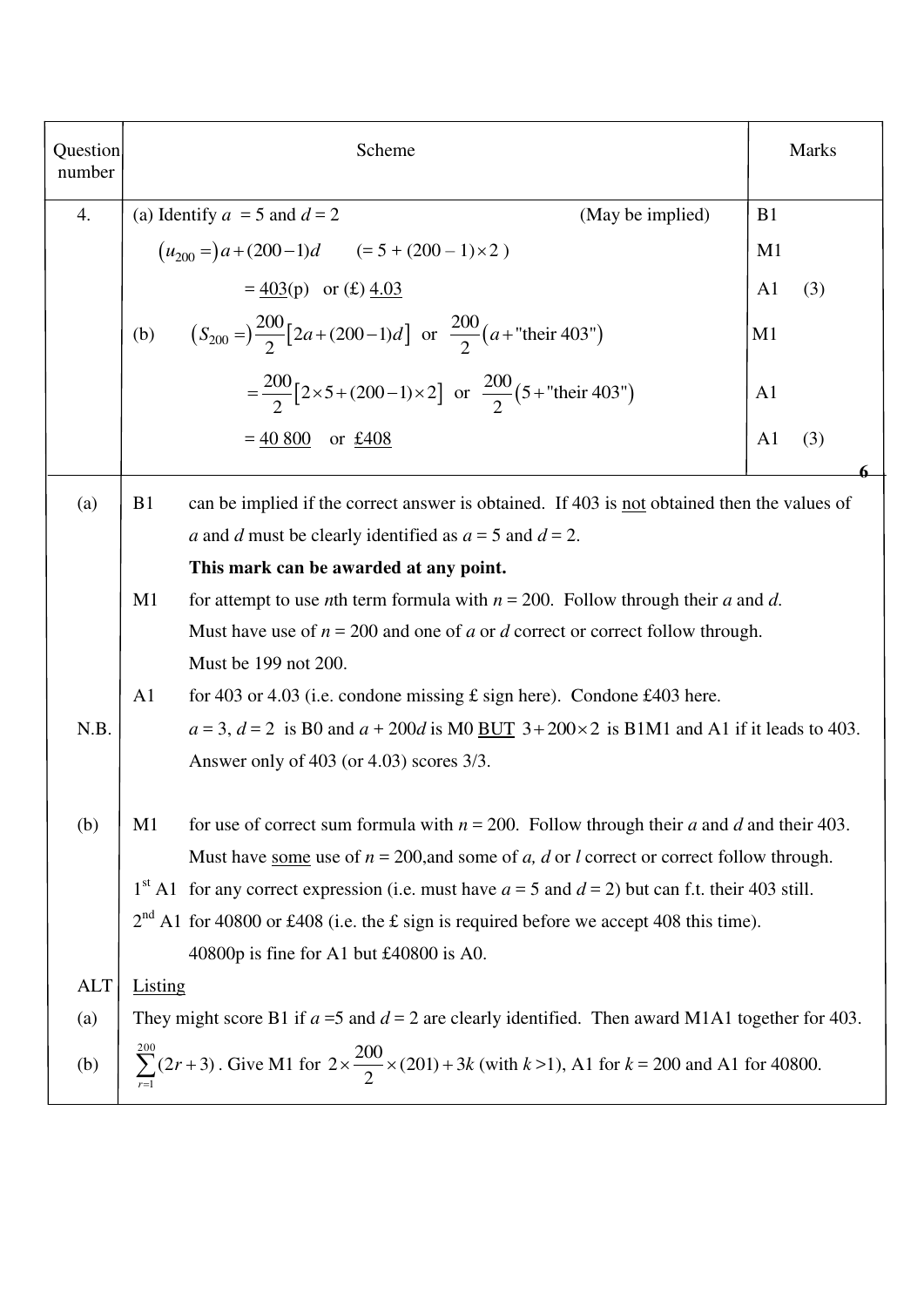| Question<br>number | Scheme                                                                                                                                                                                                                                                                                                                                                                                                                                                                                                                                                   | <b>Marks</b>                      |
|--------------------|----------------------------------------------------------------------------------------------------------------------------------------------------------------------------------------------------------------------------------------------------------------------------------------------------------------------------------------------------------------------------------------------------------------------------------------------------------------------------------------------------------------------------------------------------------|-----------------------------------|
| 5.                 | (a)<br>Translation parallel to $x$ -axis<br>Top branch intersects +ve $y$ -axis<br>J)                                                                                                                                                                                                                                                                                                                                                                                                                                                                    | M1                                |
|                    | Lower branch has no intersections<br>No obvious overlap<br>$\left(0, \frac{3}{2}\right)$ or $\frac{3}{2}$ marked on y- axis                                                                                                                                                                                                                                                                                                                                                                                                                              | A <sub>1</sub><br>B1<br>(3)       |
| S.C.               | (b) $x = -2$ , $y = 0$<br>[Allow ft on first B1 for $x = 2$ when translated "the wrong way" but must be<br>compatible with their sketch.]                                                                                                                                                                                                                                                                                                                                                                                                                | <b>B1</b> , <b>B1</b><br>(2)<br>5 |
| (a)                | for a horizontal translation – two branches with one branch cutting $y$ – axis only.<br>M1<br>If one of the branches cuts both axes (translation up and across) this is M0.<br>for a horizontal translation to left. Ignore any figures on axes for this mark.<br>A <sub>1</sub><br>B1<br>for correct intersection on positive y-axis. More than 1 intersection is B0.<br>$x=0$ and $y = 1.5$ in a table alone is insufficient unless intersection of their sketch is with +ve y-axis.<br>A point marked on the graph overrides a point given elsewhere. |                                   |
| (b)                | $1^{st}$ B1 for $x = -2$ . NB $x \neq -2$ is B0.<br>Can accept $x = +2$ if this is compatible with their sketch.<br>Usually they will have M1A0 in part (a) (and usually B0 too)<br>$2^{nd}$ B1 for $y = 0$ .                                                                                                                                                                                                                                                                                                                                            |                                   |
| S.C.               | If $x = -2$ and $y = 0$ and some other asymptotes are also given award B1B0<br>The asymptote equations should be clearly stated in part (b). Simply marking $x = -2$ or $y = 0$                                                                                                                                                                                                                                                                                                                                                                          |                                   |
|                    | on the sketch is insufficient <u>unless</u> they are clearly marked "asymptote $x = -2$ " etc.                                                                                                                                                                                                                                                                                                                                                                                                                                                           |                                   |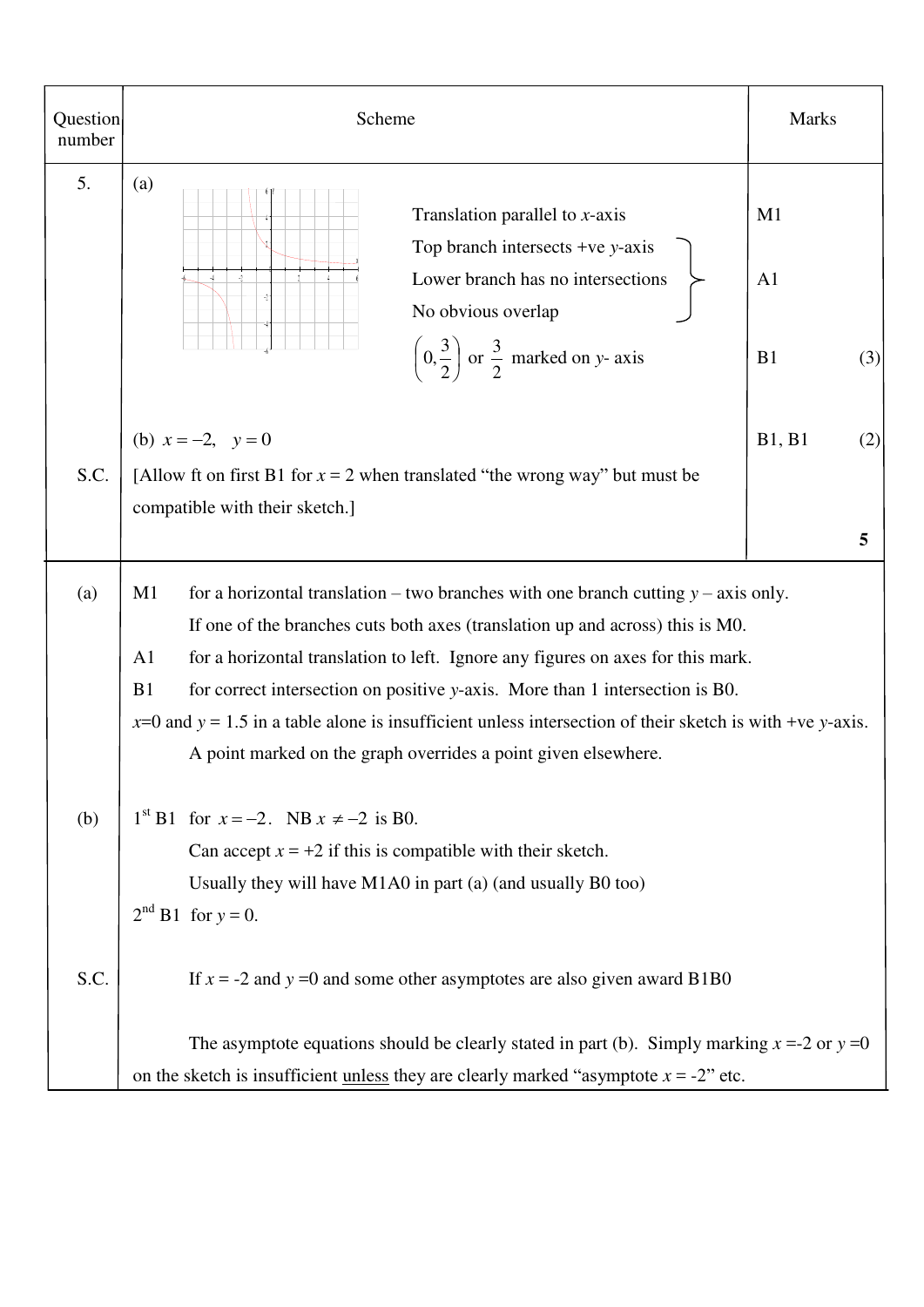| Question<br>number | Scheme                                                                                                                                        | Marks                 |  |  |
|--------------------|-----------------------------------------------------------------------------------------------------------------------------------------------|-----------------------|--|--|
| 6.                 | (a) $2x^2 - x(x-4) = 8$                                                                                                                       | M1                    |  |  |
|                    | $x^2 + 4x - 8 = 0$<br>$(*)$                                                                                                                   | Alcso<br>(2)          |  |  |
|                    | (b) $x = \frac{-4 \pm \sqrt{4^2 - (4 \times 1 \times -8)}}{2}$ or $(x+2)^2 \pm 4 - 8 = 0$                                                     | M1                    |  |  |
|                    | $x = -2 \pm (any correct expression)$                                                                                                         | A1                    |  |  |
|                    | $\sqrt{48} = \sqrt{16}\sqrt{3} = 4\sqrt{3}$ or $\sqrt{12} = \sqrt{4}\sqrt{3} = 2\sqrt{3}$                                                     | B1                    |  |  |
|                    | $y = (-2 \pm 2\sqrt{3}) - 4$<br>M: Attempt at least one y value                                                                               | M <sub>1</sub>        |  |  |
|                    | $x = -2 + 2\sqrt{3}$ , $y = -6 + 2\sqrt{3}$<br>$x = -2 - 2\sqrt{3}$ , $y = -6 - 2\sqrt{3}$                                                    | A <sub>1</sub><br>(5) |  |  |
|                    |                                                                                                                                               | 7                     |  |  |
| (a)                | for correct attempt to form an equation in $x$ only. Condone sign errors/slips but attempt at<br>M <sub>1</sub>                               |                       |  |  |
|                    | this line must be seen. E.g. $2x^2 - x^2 \pm 4x = 8$ is OK for M1.                                                                            |                       |  |  |
|                    | A1cso for correctly simplifying to printed form. No incorrect working seen. The = $0$ is required.                                            |                       |  |  |
|                    | These two marks can be scored in part (b). For multiple attempts pick best.                                                                   |                       |  |  |
| (b)                | 1 <sup>st</sup> M1 for use of correct formula. If formula is not quoted then a fully correct substitution is                                  |                       |  |  |
|                    | required. Condone missing $x = or$ just + or – instead of $\pm$ for M1.                                                                       |                       |  |  |
|                    | For completing the square must have as printed or better.                                                                                     |                       |  |  |
|                    | If they have $x^2 - 4x - 8 = 0$ then M1 can be given for $(x-2)^2 \pm 4 - 8 = 0$ .                                                            |                       |  |  |
|                    | $1st$ A1 for -2 $\pm$ any correct expression. (The $\pm$ is required but $x =$ is not)                                                        |                       |  |  |
|                    | for simplifying the surd e.g. $\sqrt{48} = 4\sqrt{3}$ . Must reduce to $b\sqrt{3}$ so $\sqrt{16}\sqrt{3}$ or $\sqrt{4}\sqrt{3}$ are OK.<br>B1 |                       |  |  |
|                    | $2nd$ M1 for attempting to find at least one y value. Substitution into one of the given equations                                            |                       |  |  |
|                    | and an attempt to solve for y.                                                                                                                |                       |  |  |
|                    | $2nd$ A1 for correct y answers. Pairings need <u>not</u> be explicit but they must say which is x and which y.                                |                       |  |  |
|                    | Mis-labelling $x$ and $y$ loses final A1 only.                                                                                                |                       |  |  |
|                    |                                                                                                                                               |                       |  |  |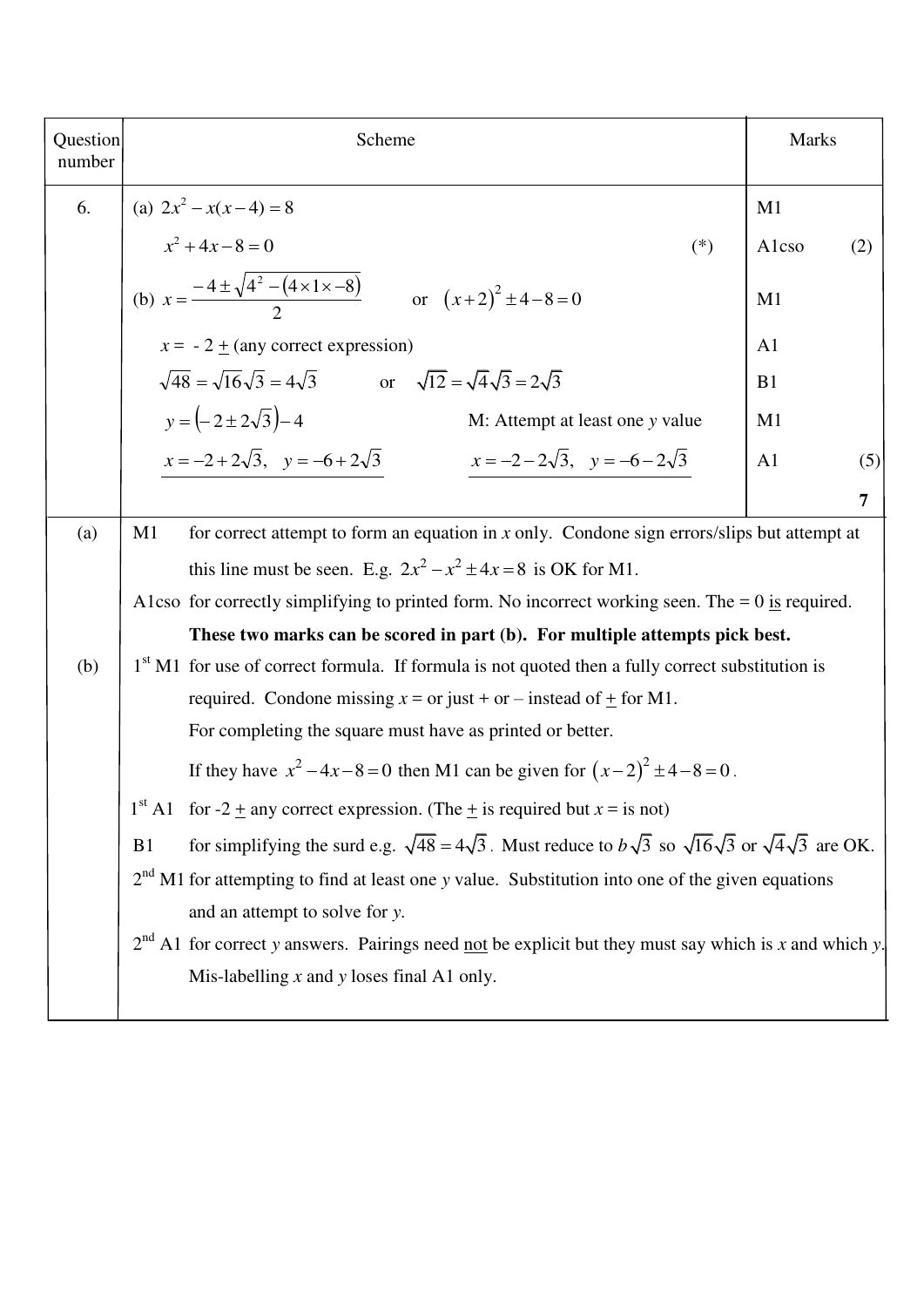| Question<br>number | Scheme                                                                                                                                                                                                                                                                                                                                                                                                                                                                                                                                                                                                                                                                                                                         |        | <b>Marks</b>   |     |
|--------------------|--------------------------------------------------------------------------------------------------------------------------------------------------------------------------------------------------------------------------------------------------------------------------------------------------------------------------------------------------------------------------------------------------------------------------------------------------------------------------------------------------------------------------------------------------------------------------------------------------------------------------------------------------------------------------------------------------------------------------------|--------|----------------|-----|
| 7.                 | (a) Attempt to use discriminant $b^2 - 4ac$                                                                                                                                                                                                                                                                                                                                                                                                                                                                                                                                                                                                                                                                                    |        | M1             |     |
|                    | $k^2-4(k+3) > 0 \Rightarrow k^2-4k-12 > 0$                                                                                                                                                                                                                                                                                                                                                                                                                                                                                                                                                                                                                                                                                     | $(*)$  | Alcso          | (2) |
|                    | (b) $k^2 - 4k - 12 = 0 \implies$                                                                                                                                                                                                                                                                                                                                                                                                                                                                                                                                                                                                                                                                                               |        |                |     |
|                    | $(k \pm a)(k \pm b)$ , with $ab = 12$ or $(k = )\frac{4 \pm \sqrt{4^2 - 4 \times 12}}{2}$ or $(k - 2)^2 \pm 2^2 - 12$                                                                                                                                                                                                                                                                                                                                                                                                                                                                                                                                                                                                          |        | M1             |     |
|                    | $k = -2$ and 6                                                                                                                                                                                                                                                                                                                                                                                                                                                                                                                                                                                                                                                                                                                 | (both) | A <sub>1</sub> |     |
|                    | $k < -2, \, k > 6 \, \text{or } (-\infty, -2); (6, \infty)$<br>M: choosing "outside" M1 A1ft                                                                                                                                                                                                                                                                                                                                                                                                                                                                                                                                                                                                                                   |        |                | (4) |
|                    |                                                                                                                                                                                                                                                                                                                                                                                                                                                                                                                                                                                                                                                                                                                                |        |                |     |
| (a)                | for use of $b^2 - 4ac$ , one of b or c must be correct.<br>M1<br>Or full attempt using completing the square that leads to a $3TQ$ in $k$<br>e.g. $\left[\left[x+\frac{k}{2}\right]^2 = \frac{k^2}{4} - (k+3)\right]$<br>A1cso Correct argument to printed result. Need to state (or imply) that $b^2 - 4ac > 0$ and no<br>incorrect working seen. Must have >0. If > 0 just appears with $k^2 - 4(k+3) > 0$ that is OK.<br>If $>0$ appears on last line only with no explanation give A0.<br>$b^2 - 4ac$ followed by $k^2 - 4k - 12 > 0$ only is insufficient so M0A0<br>e.g. $k^2 - 4 \times 1 \times k + 3$ (missing brackets) can get M1A0 but $k^2 + 4(k+3)$ is M0A0 (wrong formula)<br>Using $\sqrt{b^2-4ac} > 0$ is M0. |        |                |     |
| (b)                | 1 <sup>st</sup> M1<br>for attempting to find critical regions. Factors, formula or completing the square.<br>1 <sup>st</sup> A1<br>for $k = 6$ and $-2$ only<br>2 <sup>nd</sup> M1<br>for choosing the outside regions<br>$2nd$ A1f.t.<br>as printed or f.t. their (non identical) critical values<br>$6 < k < -2$ is M1A0 but ignore if it follows a correct version<br>$-2 < k < 6$ is M0A0 whatever their diagram looks like<br>Condone use of x instead of $k$ for critical values and final answers in (b).<br>Treat this question as 3 two mark parts. If part (a) is seen in (b) or vice versa marks can be awarded.                                                                                                    |        |                |     |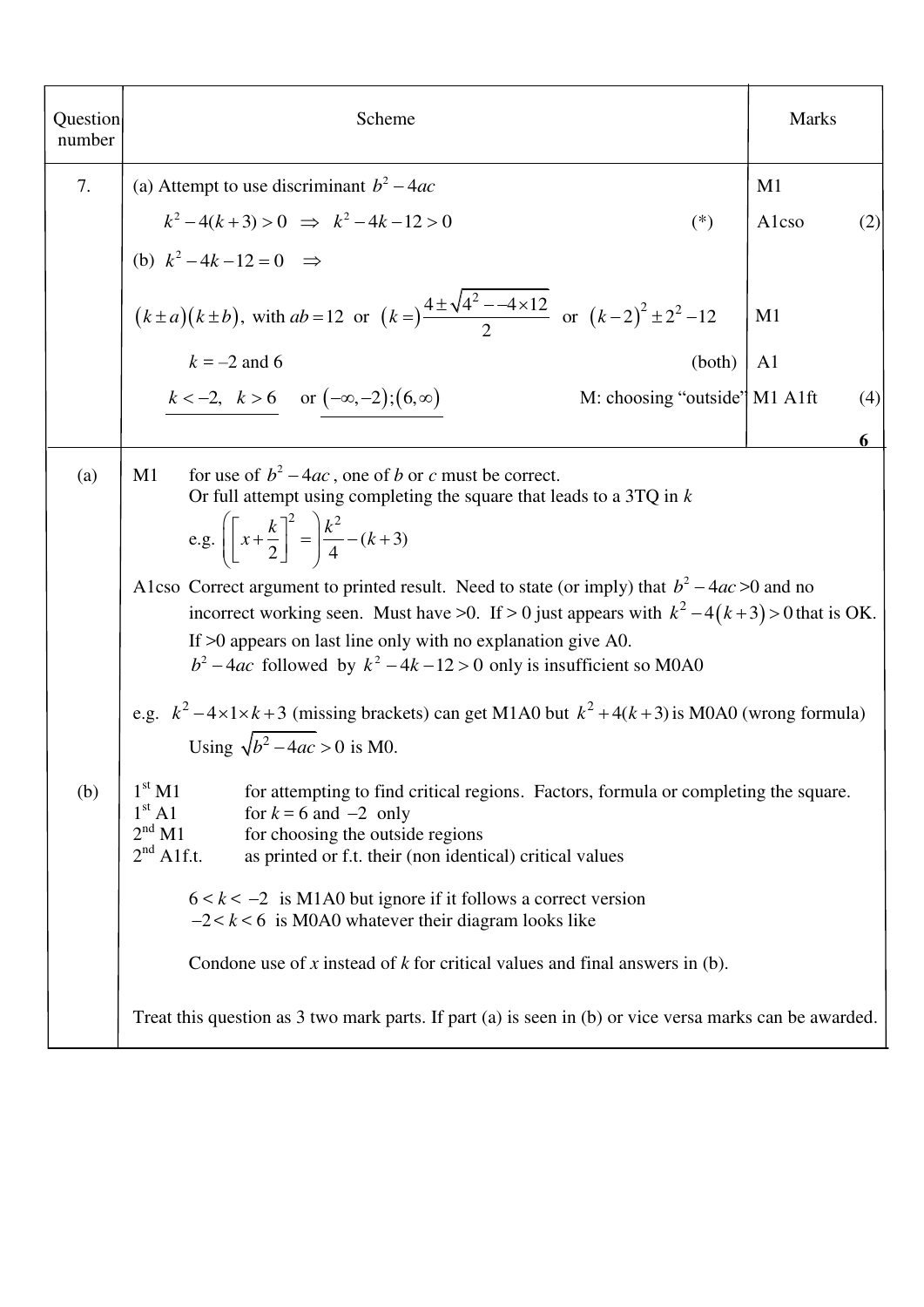| Question<br>number | Scheme                                                                                                                                              | <b>Marks</b>   |     |
|--------------------|-----------------------------------------------------------------------------------------------------------------------------------------------------|----------------|-----|
| 8.                 |                                                                                                                                                     | B1             | (1) |
|                    | (a) $(a_2 =)3k + 5$ [must be seen in part (a) or labelled $a_2 = 1$<br>(b) $(a_3 =)3(3k + 5) + 5$                                                   | M1             |     |
|                    | $= 9k + 20$<br>$(*)$                                                                                                                                | Alcso          | (2) |
|                    | (c)(i) $a_4 = 3(9k + 20) + 5$ (= 27k + 65)                                                                                                          | M1             |     |
|                    | $\sum_{r=1}^{4} a_r = k + (3k + 5) + (9k + 20) + (27k + 65)$                                                                                        | M1             |     |
|                    | $= 40k + 90$<br>(ii)                                                                                                                                | A <sub>1</sub> |     |
|                    | $= 10(4k + 9)$ (or explain why divisible by 10)                                                                                                     | A1ft           | (4) |
| (b)                | M1<br>for attempting to find $a_3$ , follow through their $a_2 \neq k$ .<br>Alcso for simplifying to printed result with no incorrect working seen. |                |     |
| (c)                | $1^{\rm st}$ M1<br>for attempting to find $a_4$ . Can allow a slip here e.g. $3(9k + 20)$ [i.e. forgot +5]                                          |                |     |
|                    | 2 <sup>nd</sup> M1<br>for attempting sum of 4 relevant terms, follow through their (a) and (b).                                                     |                |     |
|                    | Must have 4 terms starting with $k$ .                                                                                                               |                |     |
|                    | Use of arithmetic series formulae at this point is M0A0A0                                                                                           |                |     |
|                    | 1 <sup>st</sup> A1<br>for simplifying to $40k + 90$ or better                                                                                       |                |     |
|                    | $2nd$ A1ft<br>for taking out a factor of 10 or dividing by 10 or an explanation in words true $\forall k$ .                                         |                |     |
|                    | Follow through their sum of 4 terms provided that both Ms are                                                                                       |                |     |
|                    | scored and their sum is divisible by 10.                                                                                                            |                |     |
|                    | A comment is not required.                                                                                                                          |                |     |
|                    | e.g. $\frac{40k+90}{10} = 4k+9$ is OK for this final A1.                                                                                            |                |     |
| S.C.               | $\sum_{n=1}^{5} a_n = 120k + 290 = 10(12k + 29)$ can have M1M0A0A1ft.                                                                               |                |     |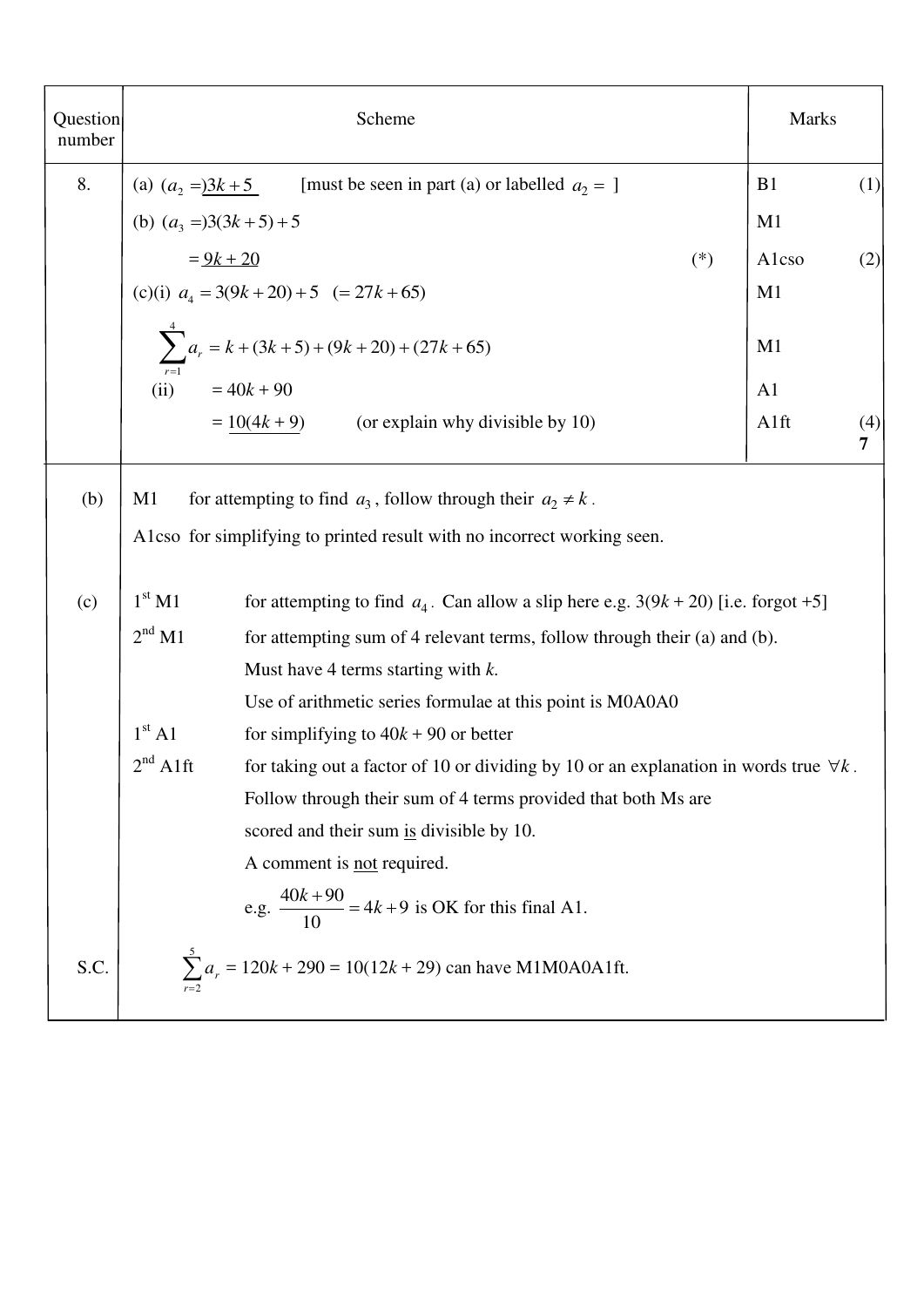| Question<br>number | Scheme                                                                                                                                                                                                                                                     | <b>Marks</b>                                                                                      |  |  |
|--------------------|------------------------------------------------------------------------------------------------------------------------------------------------------------------------------------------------------------------------------------------------------------|---------------------------------------------------------------------------------------------------|--|--|
| 9.                 | (a) $f(x) = \frac{6x^3}{3} - \frac{10x^2}{2} - 12x$ (+C)                                                                                                                                                                                                   | <b>M1 A1</b>                                                                                      |  |  |
|                    | $x = 5$ : $250-125-60+C=65$ $C=0$                                                                                                                                                                                                                          | M1A1<br>(4)                                                                                       |  |  |
|                    | (b) $x(2x^2-5x-12)$ or $(2x^2+3x)(x-4)$ or $(2x+3)(x^2-4x)$                                                                                                                                                                                                | M <sub>1</sub>                                                                                    |  |  |
|                    | $= x(2x+3)(x-4)$<br>$(*)$                                                                                                                                                                                                                                  | Alcso<br>(2)                                                                                      |  |  |
|                    | (c)<br>Shape<br>Through origin                                                                                                                                                                                                                             | B1<br>B1                                                                                          |  |  |
|                    | $\left(-\frac{3}{2},0\right)$ and (4,0)                                                                                                                                                                                                                    | B1<br>(3)                                                                                         |  |  |
|                    |                                                                                                                                                                                                                                                            | 9                                                                                                 |  |  |
| (a)                | 1 <sup>st</sup> M1 for attempting to integrate, $x^n \rightarrow x^{n+1}$                                                                                                                                                                                  |                                                                                                   |  |  |
|                    | $1st$ A1 for all <i>x</i> terms correct, need not be simplified. Ignore + <i>C</i> here.                                                                                                                                                                   |                                                                                                   |  |  |
|                    |                                                                                                                                                                                                                                                            | $2nd$ M1 for some use of $x = 5$ and f(5)=65 to form an equation in C based on their integration. |  |  |
|                    | There must be some visible attempt to use $x = 5$ and f(5)=65. No +C is M0.                                                                                                                                                                                |                                                                                                   |  |  |
|                    | $2nd$ A1 for $C = 0$ . This mark cannot be scored unless a suitable equation is seen.                                                                                                                                                                      |                                                                                                   |  |  |
| (b)                | for attempting to take out a correct factor or to verify. Allow usual errors on signs.<br>M1<br>They must get to the equivalent of one of the given partially factorised expressions or, if<br>verifying, $x(2x^2+3x-8x-12)$ i.e. with no errors in signs. |                                                                                                   |  |  |
|                    | A1cso for proceeding to printed answer with no incorrect working seen. Comment not required.                                                                                                                                                               |                                                                                                   |  |  |
|                    | This mark is dependent upon a fully correct solution to part (a) so M1A1M0A0M1A0 for (a) $\&$ (b).<br>Will be common or M1A1M1A0M1A0. To score 2 in (b) they must score 4 in (a).                                                                          |                                                                                                   |  |  |
| (c)                | $1st$ B1 for positive $x3$ shaped curve (with a max and a min) positioned anywhere.                                                                                                                                                                        |                                                                                                   |  |  |
|                    | $2nd$ B1 for any curve that passes through the origin (B0 if it only touches at the origin)                                                                                                                                                                |                                                                                                   |  |  |
|                    | $3rd$ B1 for the two points clearly given as coords or values marked in appropriate places on x axis.                                                                                                                                                      |                                                                                                   |  |  |
|                    | Ignore any extra crossing points (they should have lost first B1).                                                                                                                                                                                         |                                                                                                   |  |  |
|                    | Condone (1.5, 0) if clearly marked on –ve x-axis. Condone (0, 4) etc if marked on +ve x axis.                                                                                                                                                              |                                                                                                   |  |  |
|                    | Curve can stop (i.e. not pass through) at $(-1.5, 0)$ and $(4, 0)$ .                                                                                                                                                                                       |                                                                                                   |  |  |
|                    | A point on the graph overrides coordinates given elsewhere.                                                                                                                                                                                                |                                                                                                   |  |  |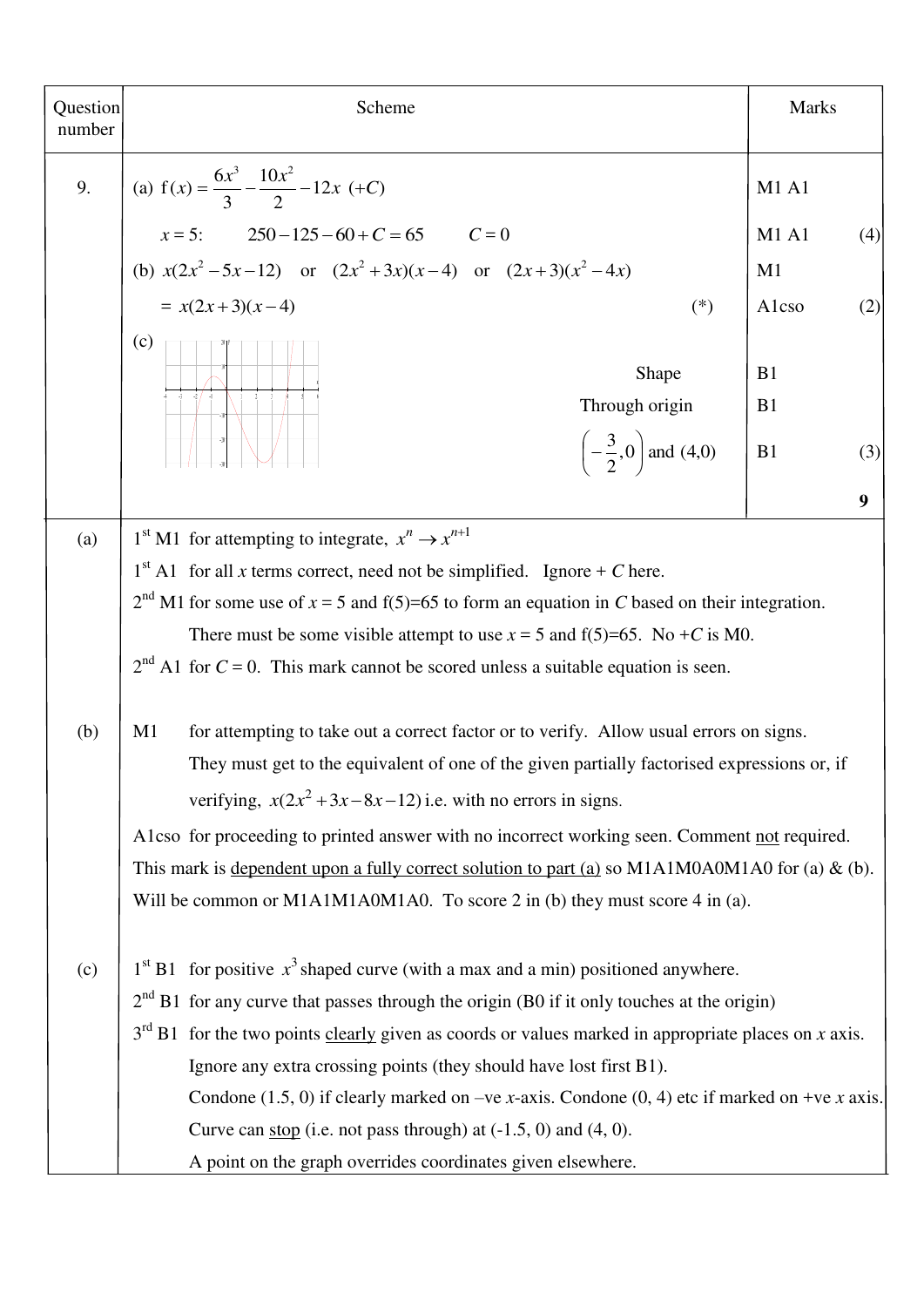| Question<br>number | Scheme                                                                                                                                                                                                         | <b>Marks</b>          |  |  |
|--------------------|----------------------------------------------------------------------------------------------------------------------------------------------------------------------------------------------------------------|-----------------------|--|--|
| 10.                | (a) $x=1$ : $y=-5+4=-1$ , $x=2$ : $y=-16+2=-14$<br>(can be given                                                                                                                                               | $1st$ B1 for $-1$     |  |  |
|                    | in (b) or $(c)$ )                                                                                                                                                                                              | $2^{nd}$ B1 for - 14  |  |  |
|                    | $PQ = \sqrt{(2-1)^2 + (-14-(-1))^2} = \sqrt{170}$<br>$(*)$                                                                                                                                                     | M1 A1cso<br>(4)       |  |  |
|                    | (b) $y = x^3 - 6x^2 + 4x^{-1}$                                                                                                                                                                                 | M <sub>1</sub>        |  |  |
|                    | $\frac{dy}{dx} = 3x^2 - 12x - 4x^{-2}$                                                                                                                                                                         | M1A1                  |  |  |
|                    | $x=1$ : $\frac{dy}{dx}$ = 3 - 12 - 4 = -13<br>M: Evaluate at one of the points                                                                                                                                 | M <sub>1</sub>        |  |  |
|                    | $x = 2$ : $\frac{dy}{dx} = 12 - 24 - 1 = -13$ . Parallel<br>A: Both correct + conclusion                                                                                                                       | A <sub>1</sub><br>(5) |  |  |
|                    | (c) Finding gradient of normal $\left( m = \frac{1}{13} \right)$                                                                                                                                               | M <sub>1</sub>        |  |  |
|                    | $y - -1 = \frac{1}{13}(x-1)$                                                                                                                                                                                   | M1 A1ft               |  |  |
|                    | $x-13y-14=0$<br>o.e.                                                                                                                                                                                           | Alcso<br>(4)          |  |  |
|                    |                                                                                                                                                                                                                | 13                    |  |  |
| (a)                | for attempting PQ or $PQ^2$ using their P and their Q. Usual rules about quoting formulae.<br>M1                                                                                                               |                       |  |  |
|                    | We must see attempt at $1^2 + (y_P - y_Q)^2$ for M1. $PQ^2 = \sqrt{}$ etc could be M1A0.<br>A1cso for proceeding to the correct answer with no incorrect working seen.                                         |                       |  |  |
| (b)                | 1 <sup>st</sup> M1 for multiplying by $x^2$ , the $x^3$ or $-6x^2$ must be correct.                                                                                                                            |                       |  |  |
|                    | $2nd$ M1 for some correct differentiation, at least one term must be correct as printed.<br>1 <sup>st</sup> A1 for a fully correct derivative.                                                                 |                       |  |  |
|                    | These 3 marks can be awarded anywhere when first seen.<br>$3rd$ M1 for attempting to substitute $x = 1$ or $x = 2$ in their derivative. Substituting in y is M0.                                               |                       |  |  |
|                    | $2nd$ A1 for -13 from both substitutions and a brief comment.                                                                                                                                                  |                       |  |  |
|                    | The $-13$ must come from their derivative.                                                                                                                                                                     |                       |  |  |
| (c)                | $1^{\rm st}\,\rm M1$<br>for use of the perpendicular gradient rule. Follow through their $-13$ .<br>2 <sup>nd</sup> M1<br>for full method to find the equation of the normal or tangent at $P$ . If formula is |                       |  |  |
|                    | quoted allow slips in substitution, otherwise a correct substitution is required.<br>$1st$ A1ft<br>for a correct expression. Follow through their $-1$ and their changed gradient.                             |                       |  |  |
|                    | $2nd$ A1cso<br>for a correct equation with $= 0$ and integer coefficients.                                                                                                                                     |                       |  |  |
|                    | This mark is dependent upon the $-13$ coming from their derivative in (b) hence cso.<br>Tangent can get M0M1A0A0, changed gradient can get M0M1A1A0orM1M1A1A0.                                                 |                       |  |  |
|                    | Condone confusion over terminology of tangent and normal, mark gradient and equation.                                                                                                                          |                       |  |  |
| <b>MR</b>          | Allow for $-\frac{4}{x}$ or $(x+6)$ but not omitting $4x^{-1}$ or treating it as 4x.                                                                                                                           |                       |  |  |